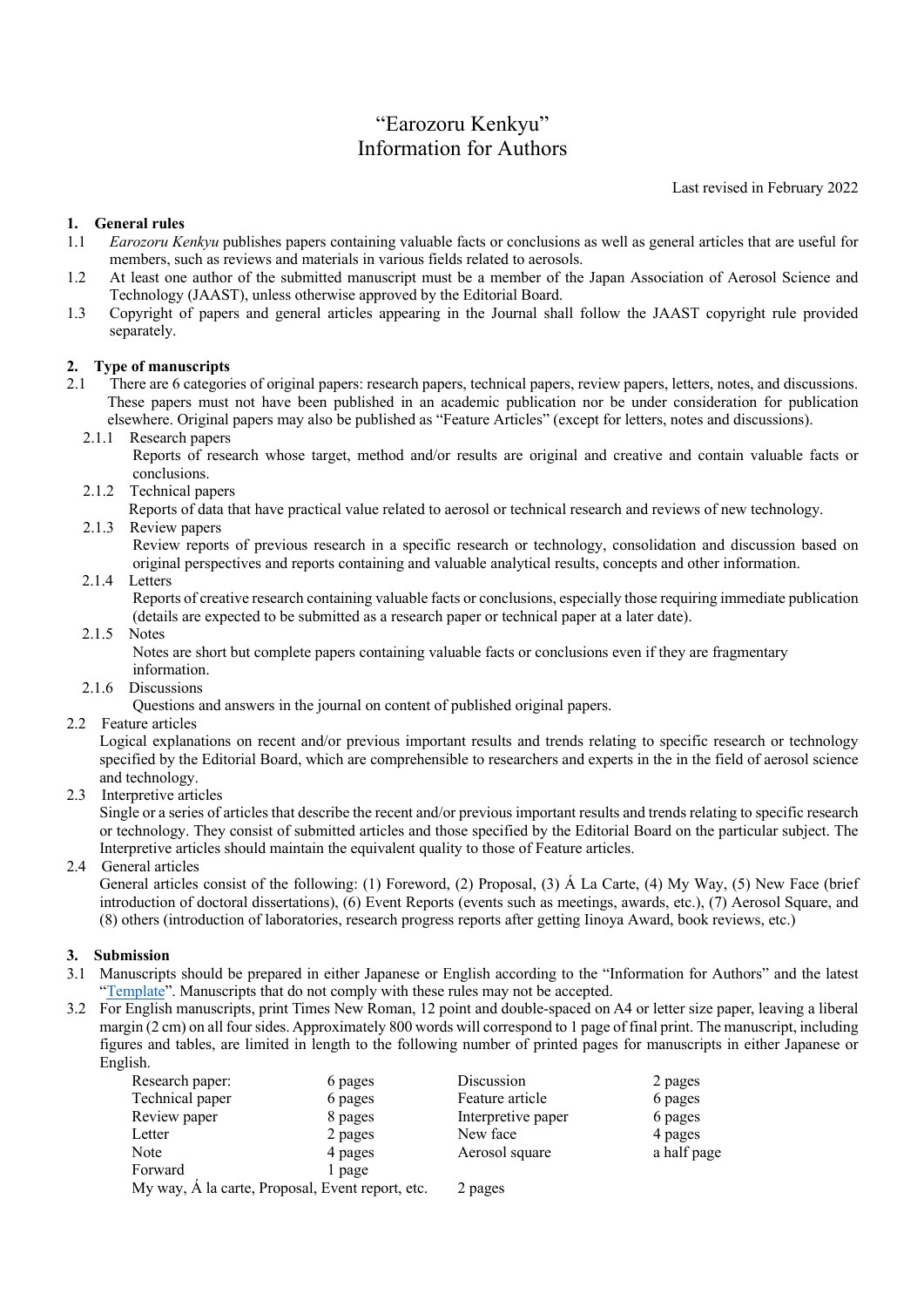3.3 Electronic Supplementary Material consisting Figures and/or Tables etc. is available. The supplementary materials are not included in the printed journal. When the manuscript is uploaded on J-STAGE as online journal, the electronic supplementary materials submitted by authors are also uploaded. If the authors want to refer the Figures and/or Tables in the electronic supplementary material, they can be referred as "Table S1", "Fig. S1"…. Refer J-STAGE web site for more information, including available [format](https://www.jstage.jst.go.jp/static/files/ja/UM-01-004_sousa(henshu)_append5.pdf) and file [sizes](https://www.jstage.jst.go.jp/static/pages/ForPublishers/TAB2/-char/ja).

The files for electronic supplementary materials have to be submitted as separate files with the manuscript at submission.

- 3.4 Manuscripts of original papers, feature articles, and interpretive articles should be submitted through the electronic [submission system](https://iap-jp.org/jaast/journal/). If it is not available, please contact to the Editorial Office of the Association (information is shown below). When submitting, the author should prepare files of the completed submission check sheet and the copyright transfer sheet along with the manuscript. It can be found in the association's [website.](https://www.jaast.jp/new/guidance_publications.html) Received date of the manuscript will be recorded as the submission date at the system. After the manuscript is accepted for publication the final version of the manuscript should be submitted.
- 3.5 If copyrighted materials such as figures and tables are cited from other publications, the authors must obtain permission of the copyright holder for reprint before submission and specify the source of the materials in the manuscript where they appear.
- 3.6 In case of submission of general articles, send manuscripts and files of the completed submission check sheet and the copyright transfer sheet to the Editorial Office of the Association by mail (information is shown below). Received date of the manuscript will be recorded as the arrival date at the Editorial Office. The author will be notified of receipt.

Japan Association of Aerosol Science and Technology Editorial Office

International Academic Publishing Co., Ltd.,

332-6 Yamabukicho, Shinjuku-ku, Tokyo 162-0801, Japan

Tel: +81-(0)3-6824-9363 Fax: +81-(0)3-5206-5332 E-mail is [here,](mailto:jaast-edit@bunken.co.jp) Website is [here.](https://www.jaast.jp/new/guidance_publications.html)

### **4**.**Peer review and others**

- 4.1 For original papers, feature articles, and interpretive articles, submitted manuscripts will be peer-reviewed by several referees and an Associate Editor. Acceptance for publication will be decided by the Editorial Board based on results of the review. For general articles, manuscripts may or may not be peer-reviewed based on the decision of the Board.
- 4.2 The Editorial Board may return the manuscript to the author(s) with request for revisions. Manuscripts that are requested for revision should be resubmitted after revision as quickly as possible. When no response is made by the author(s) within 3 months after the return of the manuscript, the manuscript will be regarded as having been withdrawn.
- 4.3 Manuscripts written in English may be checked by an expert in writing in English in order to improve the clarity of presentation and/or readability, either at the author's request or by the decision of the Editorial Board and with the author's consent. English proofreading fees will be charged to the authors in such cases.
- 4.4 In order to unify terms and formatting, the Editorial Board may correct manuscripts to the extent that the meaning of a passage is not altered. Corrections will only be made with the author's consent.

### **5. Author's proofreading**

Authors may proofread one. In principle, correction of text other than typographical errors and insertion of text that did not appear in the manuscript on submission will not be accepted at this time. Manuscripts should be proofread and returned to the Editorial Office as quickly as possible.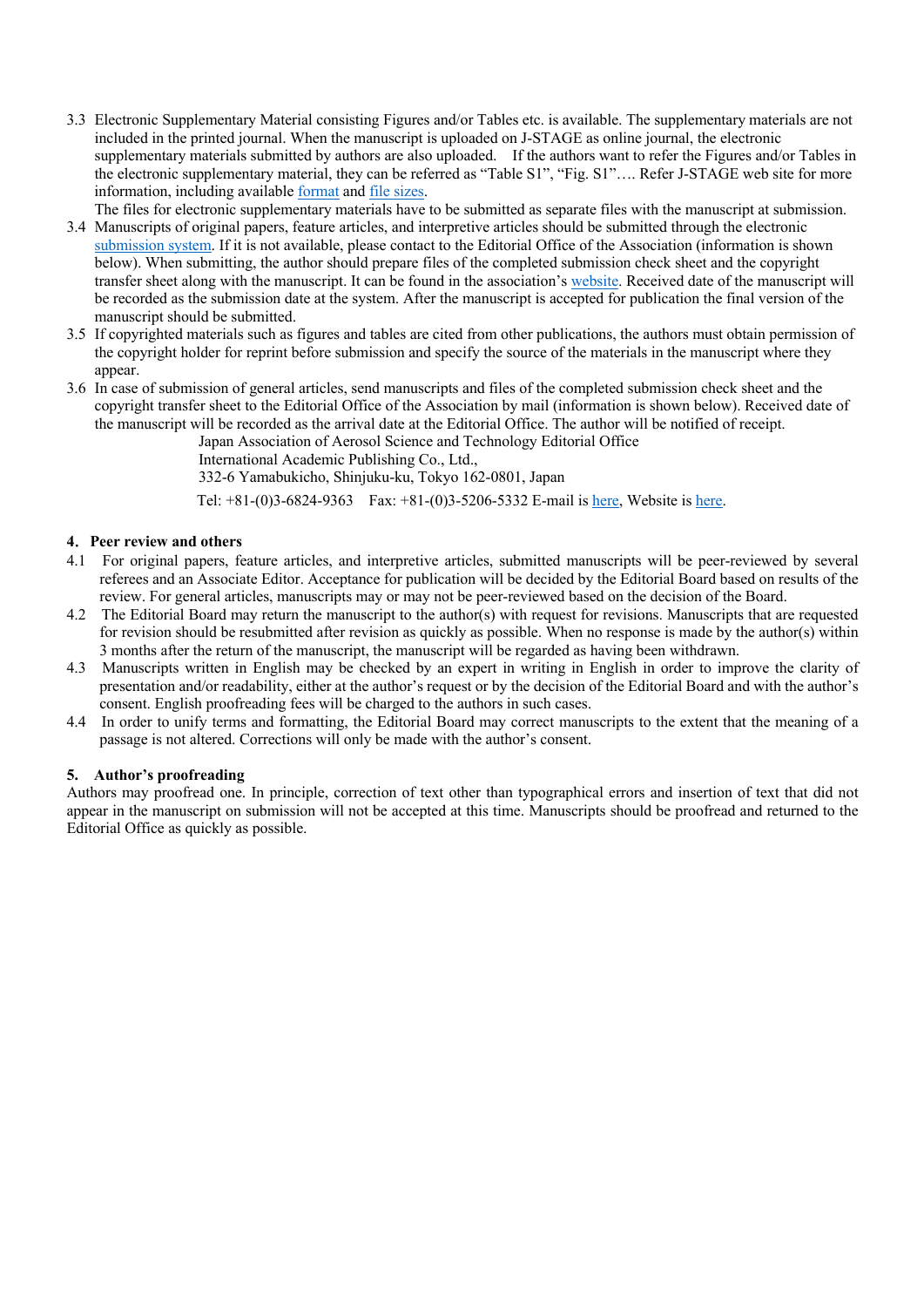# **6. Fees**

# 6.1 Publication fee

For the original papers (see 2.1), the article processing charge will be charged when the manuscript is accepted. In addition to the article processing charge, an excess fee will be charged if the number of printed pages exceeds the page limit given in 3.2.

#### 【Article processing charge】 Within the page limit

| $\ldots$ $\ldots$ $\ldots$ $\ldots$ $\ldots$ $\ldots$ $\ldots$ $\ldots$ $\ldots$ $\ldots$ $\ldots$ $\ldots$ $\ldots$ $\ldots$ $\ldots$ $\ldots$ $\ldots$ $\ldots$ $\ldots$ $\ldots$ $\ldots$ $\ldots$ $\ldots$ $\ldots$ $\ldots$ $\ldots$ $\ldots$ $\ldots$ $\ldots$ $\ldots$ $\ldots$ $\ldots$ $\ldots$ $\ldots$ $\ldots$ $\ldots$ $\ldots$ |                |                                                           | Number of page( $s$ ) as printed |        |        |        |        |        |        |        |
|----------------------------------------------------------------------------------------------------------------------------------------------------------------------------------------------------------------------------------------------------------------------------------------------------------------------------------------------|----------------|-----------------------------------------------------------|----------------------------------|--------|--------|--------|--------|--------|--------|--------|
|                                                                                                                                                                                                                                                                                                                                              |                | Submission type                                           |                                  |        |        |        |        |        |        |        |
| $\frac{1}{2}$<br>age<br>௨                                                                                                                                                                                                                                                                                                                    | $\overline{c}$ | Letters/Discussions                                       | 12.000                           | 14.000 |        |        |        |        |        |        |
|                                                                                                                                                                                                                                                                                                                                              | $\Lambda$      | <b>Notes</b>                                              | 12.000                           | 14.000 | 16.000 | 18,000 |        |        |        |        |
|                                                                                                                                                                                                                                                                                                                                              |                | Research papers/Technical<br>papers/Interpretive articles | 12.000                           | 14.000 | 16,000 | 18,000 | 20,000 | 22,000 |        |        |
|                                                                                                                                                                                                                                                                                                                                              | 8              | Review papers                                             | 12.000                           | 14.000 | 16.000 | 18,000 | 20,000 | 22,000 | 24,000 | 26,000 |

\*In Japanese yen

### In excess of the page limit

|                  |                | Number of pages $(s)$ in excess of the page limit |        |                       |                  |  |  |
|------------------|----------------|---------------------------------------------------|--------|-----------------------|------------------|--|--|
|                  |                | $+1$                                              | $+2$   | $+3$                  | Over three pages |  |  |
|                  | $\overline{c}$ | 16,000                                            | 18,000 | 23,000                |                  |  |  |
| limit            | 4              | 20,000                                            | 22,000 | 27,000                |                  |  |  |
| Page 1<br>6<br>8 | 24,000         | 26,000                                            | 31,000 | $5,000$ yen per page. |                  |  |  |
|                  |                | 28,000                                            | 30,000 | 35,000                |                  |  |  |

\*In Japanese yen

### 【Color printing】

Color printing will only be offered with approval of the Editorial Board. A fee will be charged to the authors. Additional 40,000 yen will be charged per one color page (first page, 18,000 yen/page, after the second page, 20,000 yen/page, if the color page is requested by the Editorial Board).

### 【Feature articles specified by the Editorial Board】

| Type of manuscripts                | Article processing | Contribution reward |
|------------------------------------|--------------------|---------------------|
|                                    | charge             |                     |
| Research papers / Technical papers | Necessary          | Will be paid        |
| Feature articles                   | Not necessary      | Will be paid        |
| Review papers                      | Necessary          | Will be paid        |
| Interpretive articles              | Not necessary      | Will be paid        |

### 6.2 Reprint fee

Reprint will be offered to the applicant at cost

【Prices of reprints 】(as of April 1, 2015)

| Number of reprints | l,2 pages | 3,4 pages | 5,6 pages | 7,8 pages | $9-12$ pages | $13-16$ pages |
|--------------------|-----------|-----------|-----------|-----------|--------------|---------------|
| 50                 | 12,000    | 19,000    | 22,000    | 25,000    | 31,000       | 37,000        |
| 100                | 13.000    | 20,000    | 23,000    | 26,000    | 32,000       | 38,000        |
| 150                | 14.000    | 21,000    | 24,000    | 27,000    | 33,000       | 39,000        |
| 200                | 15,000    | 23,000    | 26,000    | 29,000    | 35,000       | 41,000        |
| 250                | 16.000    | 25,000    | 29,000    | 30,000    | 38,000       | 46,000        |
| 300                | 17,000    | 26,000    | 30,000    | 34,000    | 42,000       | 50,000        |

All prices are in Japanese yen. Page number is one in the final printed matter. Additionally, airmail fee will be charged. \* Additional charges will be applied for color printing (100 yen per page × number of prints) and/or for PDF data (2,000 yen per file) respectively.

### **7. Online journal**

7.1 Same contents of original papers (research papers, technical papers, review paper, letters, notes, and discussions), feature articles and interpretive articles will be uploaded as an electronic journal on [J-STAGE](https://www.jstage.jst.go.jp/browse/jar/-char/en). If there are electronic supplementary materials, they are also uploaded on J-STAGE.